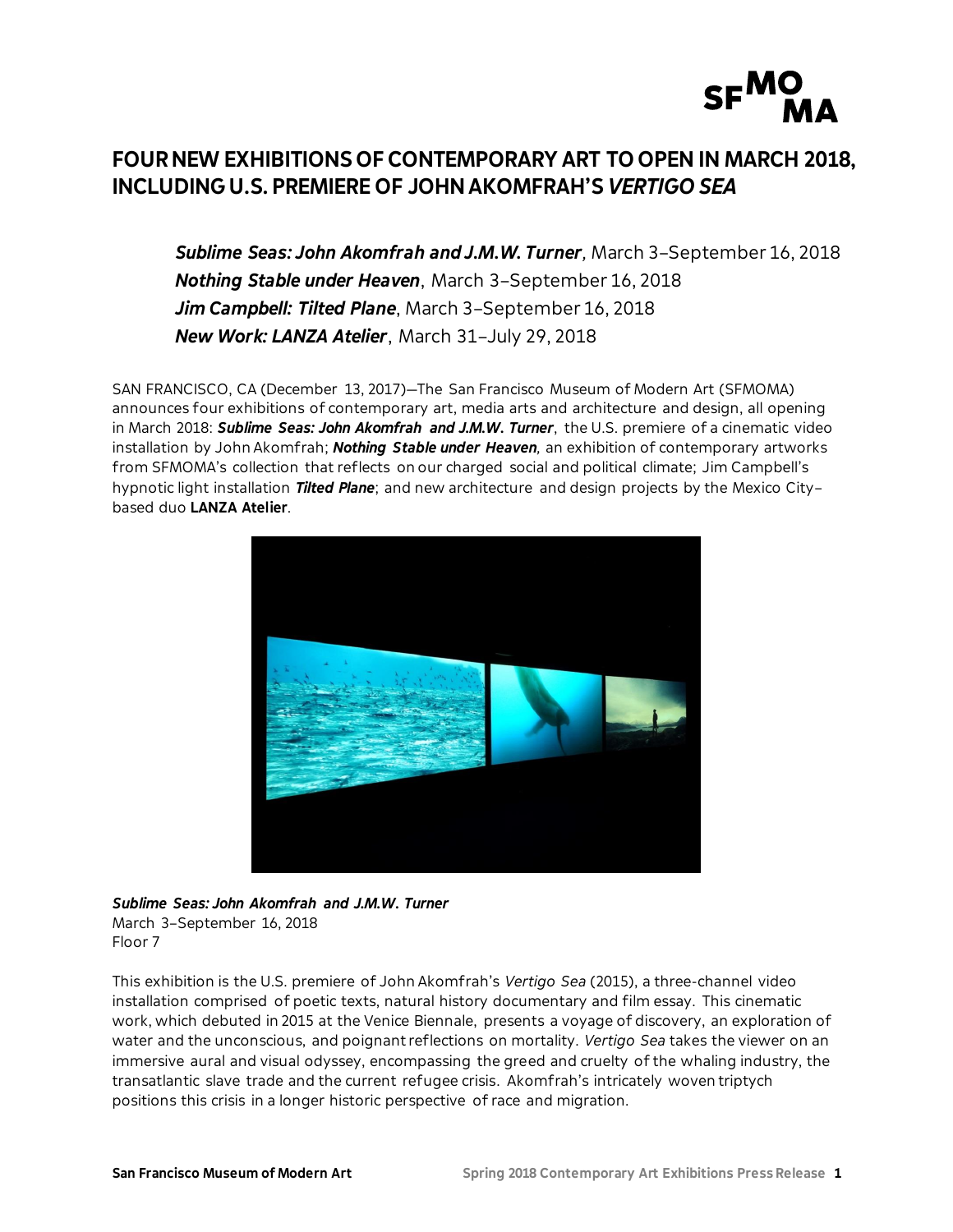*Vertigo Sea* will be paired with an unprecedented presentation of a grandly scaled oil painting by the English Romantic artist J.M.W. Turner, in SFMOMA's media arts special exhibition gallery. Turner's tumultuous painting *The Deluge,* first exhibited in 1805, was specifically selected by Akomfrah and will be on loan from Tate, London. *The Deluge* depicts the terror of the Biblical flood in a strongly emotional manner, evoking the idea of "sublime" art that is both disturbing and awe-inspiring.

Akomfrah's *Vertigo Sea*, shot in the Faroe Islands, the island of Skye and the Northern regions of Norway, alludes to Ralph Waldo Emerson's "sublime seas" through its painterly compositions and has as its narrative spine two remarkable books: Herman Melville's *Moby Dick* (1851) and Heathcote Williams' epic poem *Whale Nation* (1988), a harrowing and inspiring work which charts the history, intelligence and majesty of the largest mammal on earth. Excerpts of the texts are narrated and sensitively layered with a range of visual footage to create a dense portrait that exposes the greed, horror and terror associated with the whaling industry. Placed in the context of San Francisco, *Vertigo Sea* also creates a conversation with the city's maritime history of the 19th- and 20th-centuries and its position as a port for migrants from the Pacific—signifying the start and end of epic journeys in the past and the present.

The title, *Vertigo Sea,* evokes a sense of dislocation that echoes through the narrative as it shifts from archival to new footage, slipping seamlessly between past and present, real and imagined, and depicting life above and below the waves as being simultaneous yet disconnected. The sea itself is positioned as a source of dichotomy: on the one hand, a rich source of life, movement and stunning visual beauty; on the other, a site for mass murder, political instability and unaccountability.

The HD-video installation with surround sound has a total running time of 48 minutes.

Support for *Sublime Seas: John Akomfrah and J.M.W. Turner* is provided by Meyer Sound.

# About the Artist

Born in Accra, Ghana, John Akomfrah lives and works in London. A founding member of the influential Black Audio Film Collective in the 1980s alongside longtime collaborators David Lawson and Lina Gopaul, he is an artist and filmmaker whose works are characterized by investigations into personal and collective histories, memories and literary references. His works are often constructed from a combination of original footage and archival material, and driven by an urge to give voice to the experience of the African diaspora in Europe and the U.S.

Akomfrah is the winner of the 2017 Artes Mundi Award, the largest art prize in the U.K. and one of the most significant in the world. He has had numerous solo exhibitions including Barbican, London (2017); Whitworth Art Gallery, Manchester, U.K. (2017); University of New South Wales, Paddington, Australia (2016); STUK Kunstcentrum, Leuven, Belgium (2016); Arnolfini, Bristol, U.K. (2016); Bildmuseet Umeå, Sweden (2015); Eli and Edythe Broad Art Museum, Michigan (2014); Tate Britain, London (2013– 14) and a weeklong series of screenings at The Museum of Modern Art, New York (2011). He recently produced the new film installation *Precarity* for New Orleans' *Prospect.4*.

### Related Programming

Saturday, April 28, 1 p.m., Phyllis Wattis Theater

SFMOMA will screen three of Akomfrah's films—*Handsworth Songs* (1987), *The Nine Muses* (2011) and The Stuart Hall Project (2013). Free to the public. Visit **[sfmoma.org](https://www.sfmoma.org/)** for details.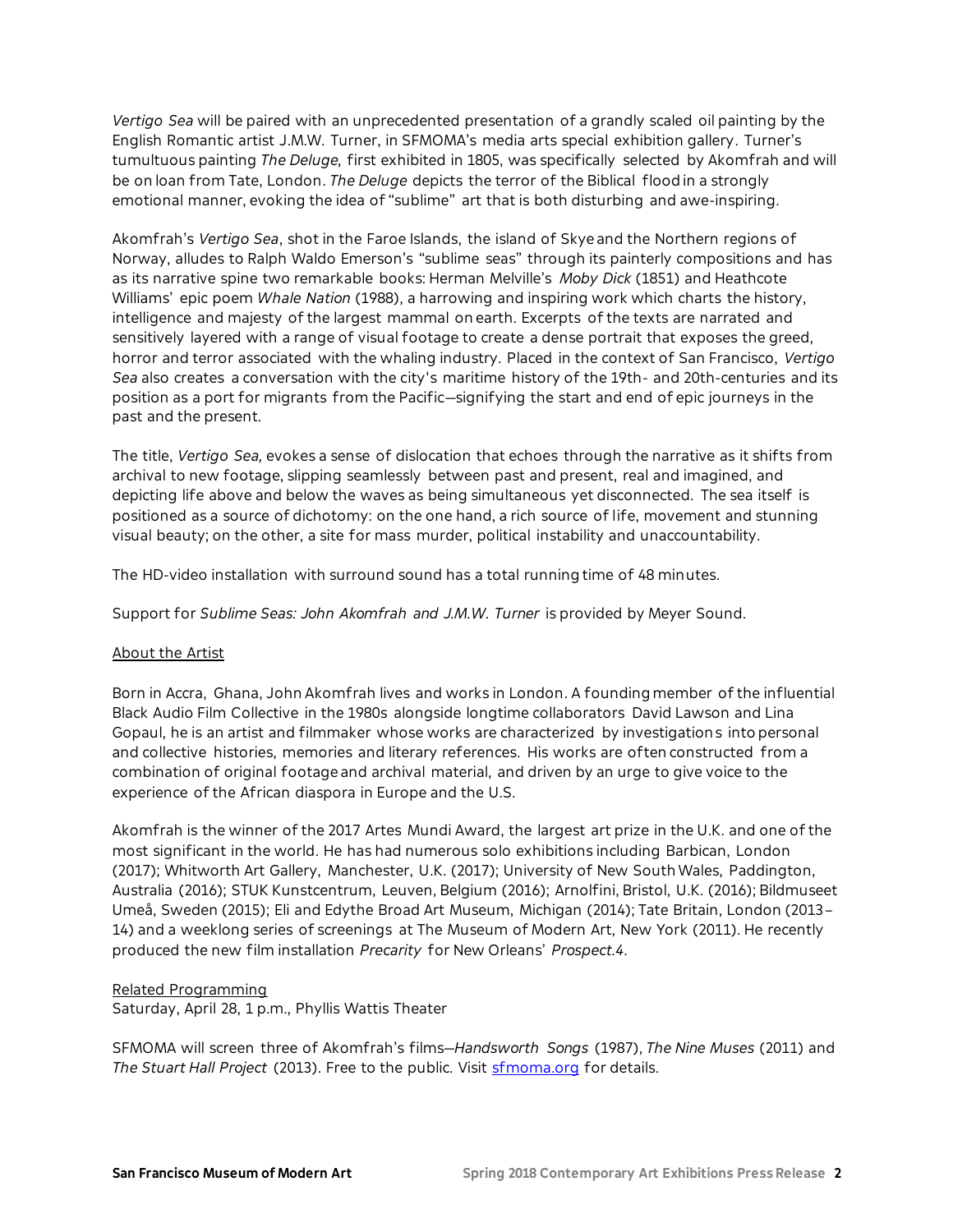

## *Nothing Stable under Heaven* March 3–September 16, 2018 Floor 7

*Nothing Stable under Heaven* reflects on our contested past, turbulent present and unpredictable future, examining how individual and collective voices can be heard in an uncertain world. A collaboration across five curatorial departments—Architecture and Design, Education and Public Practice, Media Arts, Painting and Sculpture and Photography—this exhibition of contemporary artworks from SFMOMA's collection explores the ways that artists inform our understanding of urgent social, ecological and civic issues, including security and surveillance, evolving modes of communication and political resistance.

Among the works presented are Hans Haacke's *News* (1969/2008)*,* a live newsfeed unspooling on rolls of printer paper; Trevor Paglen's *Autonomy Cube* (2014)*,* a sculpture with Wi-Fi access to a network that can anonymize data; and An Te Liu's *Cloud* (2008)*,* a system of 136 air purifiers, sterilizers, humidifiers, air cleaners and related machines running continuously. The exhibition features work in diverse media by 25 artists, including Andrea Bowers, Emily Jacir, Rinko Kawauchi and Glenn Ligon.

The exhibition title is drawn from James Baldwin's 1962 essay "The Creative Process," about the duty of artists to respond to social upheaval: "A society must assume that it is stable, but the artist must know, and he must let us know, that there is nothing stable under heaven."

Major support for *Nothing Stable under Heaven* is provided by Helen and Charles Schwab.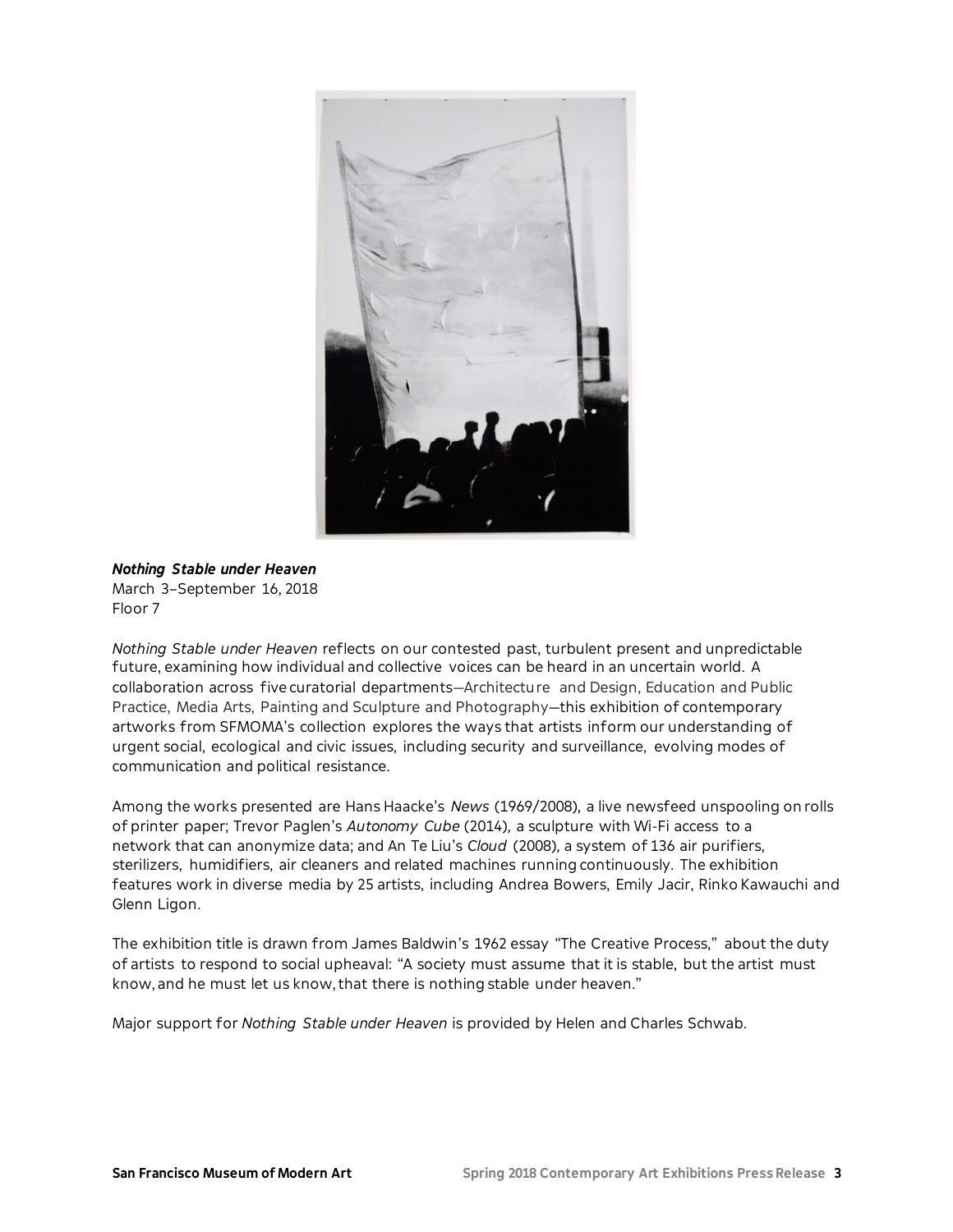

*Jim Campbell: Tilted Plane* March 3–September 16, 2018 Floor 7

This is the first SFMOMA presentation of Jim Campbell's mesmerizing light installation *Tilted Plane* (2011), which explores the threshold of perception. The immersive work features a suspended grid of hundreds of incandescent bulbs whose filaments have been replaced by custom LEDs. Each light represents a "pixel" of information from an ultra-low-resolution moving image of birds in flight. Visitors are invited to step inside the room-sized artwork to experience the angled image plane from different perspectives and see how the flickering patterns of light may be discerned as shadowy forms in motion. The renowned San Francisco–based artist similarly translated two-dimensional imagery into three dimensions in the 2011–12 SFMOMA atrium commission *Exploded Views*. Campbell also is the creator of a major public art commission for the new Salesforce Tower in San Francisco, scheduled to go on view in 2018.

Major support for *Jim Campbell: Tilted Plane* is provided by Mary J. Elmore. Generous support is provided by Lionel F. Conacher and Joan T. Dea.



*New Work: LANZA Atelier* March 31–July 29, 2018 Floor 4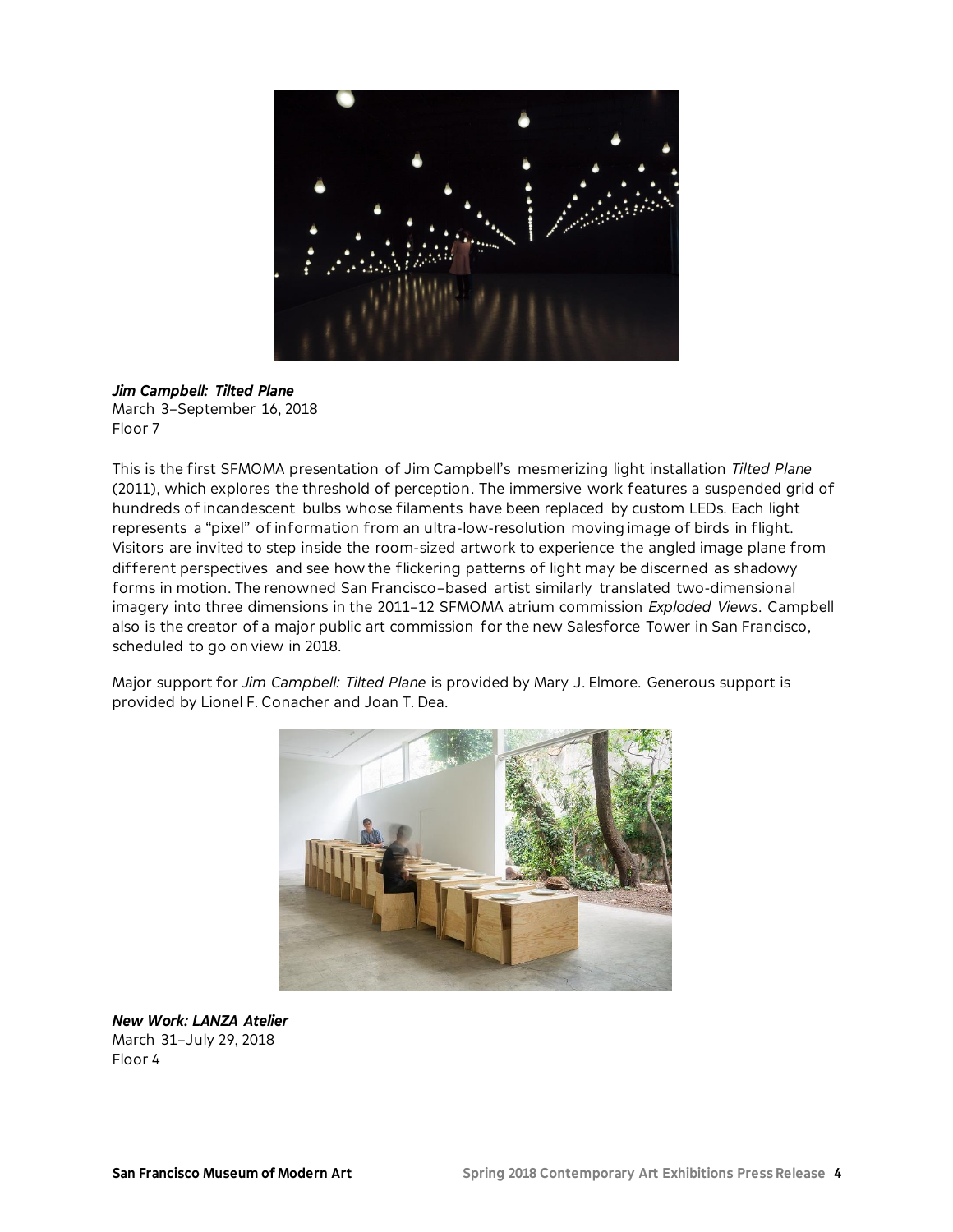The latest installment of SFMOMA's *New Work* series features the architecture and furniture design of LANZA Atelier. Based in Mexico City, LANZA is an architecture studio founded in 2015 by Isabel Abascal and Alessandro Arienzo, and this marks their first solo museum exhibition in the U.S. The centerpiece of the exhibition is *Steps Table* (2017), a 25-foot-long table comprised of 13 tiered sections paired with 26 chairs. *Steps Table* grows in height incrementally from one section to the next. Viewed from the lower end, the table seems to float gradually upwards, while from the upper end the structure appears to lower toward the ground.

Also on view is *Without Number* (2017), a recent proposal to repurpose existing security and surveillance structures into facilities that gather community instead of policing it. In addition, the exhibition includes *Shared Structures* (2017)*,* a series of 16 graphic prints featuring iconic residential buildings in Mexico City constructed over the past century. The series represents a view of the growth of a major global city through its architecture, as it expands and densifies to accommodate a burgeoning population.

The *New Work* series is an integral part of SFMOMA's commitment to highlighting work by living artists.

Generous support for *New Work: LANZA Atelier* is provided by Alka and Ravin Agrawal, SFMOMA's Contemporaries, Adriane Iann and Christian Stolz, Robin Wright and Ian Reeves, and Helen and Charles Schwab.

### **HOURS AND ADMISSION**

Open Friday–Tuesday 10 a.m.–5 p.m. and Thursday 10 a.m.–9 p.m. Closed Wednesday.

Annual membership begins at \$100, and members enjoy free admission. Adult general admission to SFMOMA is \$25; admission for seniors 65 years and older is \$22; and admission for visitors ages 19 through 24 is \$19. Visitors aged 18 years and younger receive free admission to the museum, including special exhibitions.

# **San Francisco Museum of Modern Art**

151 Third Street San Francisco, CA 94103

SFMOMA is dedicated to making the art for our time a vital and meaningful part of public life. Founded in 1935 as the first West Coast museum devoted to modern and contemporary art, a thoroughly transformed SFMOMA, with triple the gallery space, an enhanced education center and new free public galleries, opened to the public on May 14, 2016. In its inaugural year, the expanded museum welcomed more than 1.2 million visitors.

Visit **sfmoma.org** or call 415.357.4000 for more information.

# **Media Contacts**

Jill Lynch[, jilynch@sfmoma.org,](mailto:jilynch@sfmoma.org) 415.357.4172 Clara Hatcher Baruth, [chatcher@sfmoma.org,](mailto:chatcher@sfmoma.org) 415.357.4177 Emma LeHocky, [elehocky@sfmoma.org,](mailto:elehocky@sfmoma.org) 415.357.4170

Image credits:

John Akomfrah, *Vertigo Sea*, 2015 (installation view); three channel HD color video installation, 7.1 sound, 48:30 min.; © Smoking Dogs Films; courtesy Lisson Gallery

Glenn Ligon, *We're Black and Strong (I),* 1996; San Francisco Museum of Modern Art, Accessions Committee Fund purchase; © Glenn Ligon; photo: Ian Reeves